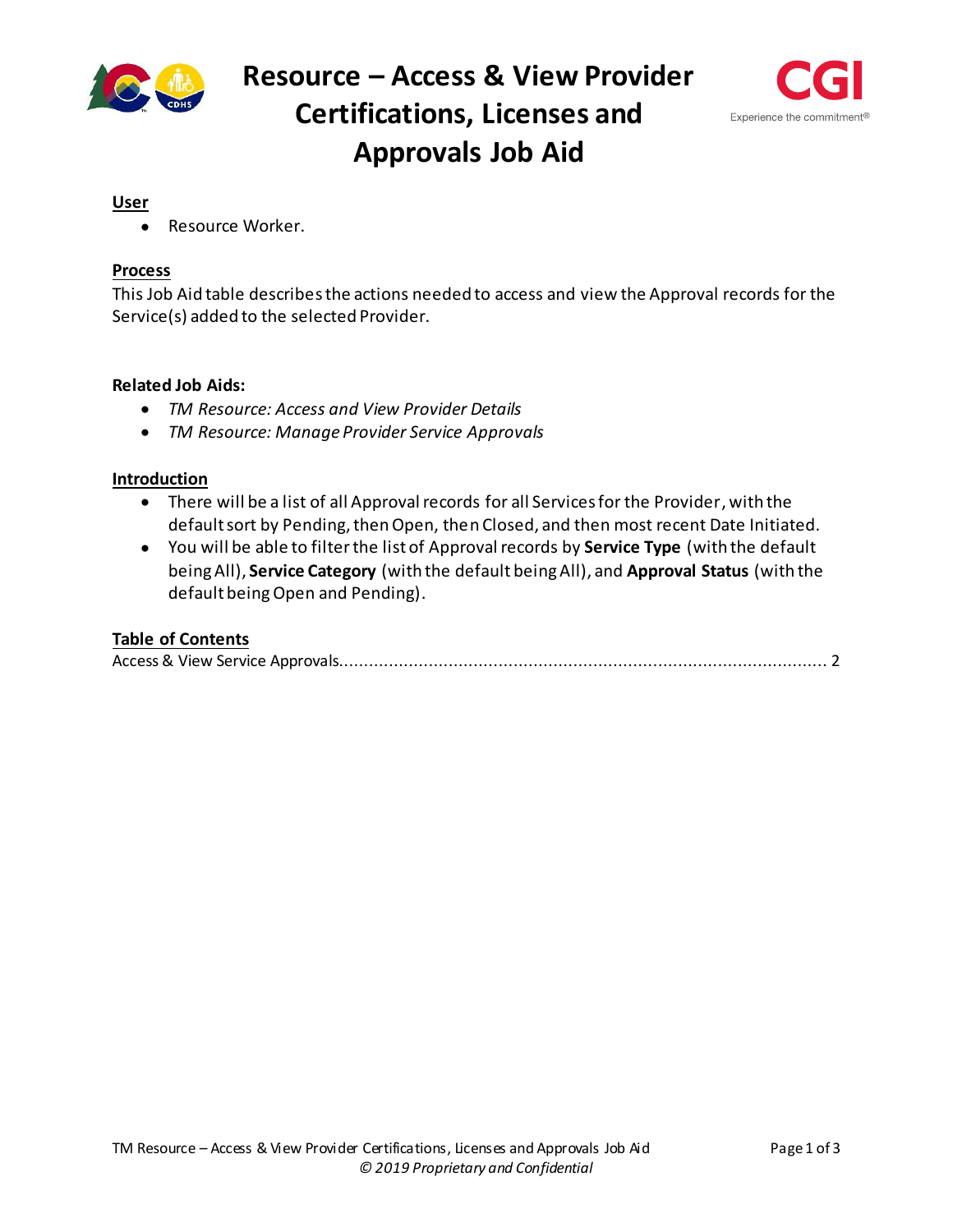

# **Resource – Access & View Provider Certifications, Licenses and Approvals Job Aid**



# <span id="page-1-0"></span>**Access & View Service Approvals**

| Steps/Output                                                                                                                                                                                                                                                                                                                                                                                                                                               | <b>Screenshot</b>                                                                                                                                                                                                                                                                                                                                                                                                                                                                                                                                                                                                                                                                                                                                                                                                                                                                                                                                                                                                                                                                                                       |                                                                         |
|------------------------------------------------------------------------------------------------------------------------------------------------------------------------------------------------------------------------------------------------------------------------------------------------------------------------------------------------------------------------------------------------------------------------------------------------------------|-------------------------------------------------------------------------------------------------------------------------------------------------------------------------------------------------------------------------------------------------------------------------------------------------------------------------------------------------------------------------------------------------------------------------------------------------------------------------------------------------------------------------------------------------------------------------------------------------------------------------------------------------------------------------------------------------------------------------------------------------------------------------------------------------------------------------------------------------------------------------------------------------------------------------------------------------------------------------------------------------------------------------------------------------------------------------------------------------------------------------|-------------------------------------------------------------------------|
| Refer to the TM Resource:                                                                                                                                                                                                                                                                                                                                                                                                                                  | COLORADO<br>$\frac{1}{100}$<br>test1 (Logout) <b>0 8</b> 8                                                                                                                                                                                                                                                                                                                                                                                                                                                                                                                                                                                                                                                                                                                                                                                                                                                                                                                                                                                                                                                              | <b>CYFMT</b>                                                            |
| Provider Details - Access and View<br>Provider Details Job Aid for details<br>on locating the desired Provider.<br>Navigate to the Certifications,<br>1.<br>Licenses, Approvals page by<br>clicking the links in the left<br>navigation panel or using the<br>scroll bar at the right of the<br>page.<br>In the Certifications / Licenses /<br>Approvals section:<br>The total number of Approval<br>records in the list displays in<br>the header banner. | Workspace - Provider Search<br>Provider 1698199<br><b>Back to Workspace</b><br>$=$ Show Meni<br>Provider Details: 1698199<br>Provider Summary<br><b>Provider Summary</b><br>Agency/Facility<br>Representatives<br>Provider Type*<br><b>Provider ID</b><br>Former Provider ID<br>Certifications, Licenses,<br>1698199<br>Agency/Facility<br>Approvals<br>Resource Type*<br><b>Governing Body Type</b><br><b>Owner County/Agency</b><br>Frameworks<br>Incidents<br>Service<br>$\checkmark$<br>Select Governing Body Type<br><b>DCW Placement Services</b><br>Referrals<br>Provider/Agency Name<br>Placements<br>Rates<br>Cldrhyfsrflu<br><b>SSN</b><br>FEIN<br><b>Family Structure</b><br>SSN<br>00-9454962<br>Select Family Structure<br>Profit Status'<br><b>School District</b><br><b>Payment Method</b><br>Alamosa Re-11J<br>Private Non-Profit<br>$\checkmark$<br>EFT<br>Comments                                                                                                                                                                                                                                    | $\checkmark$<br>$\checkmark$                                            |
|                                                                                                                                                                                                                                                                                                                                                                                                                                                            | APPLICATION NAME WAS SAN LUIS VALLEY YOUTH SERVICES CENTER, THEN SOMEONE CHANGED THE NAME TO ALAMOSA YOUTH CENTER,<br>AGENCY REQUESTED NAME CHANGE 5-5-2017 TO RITE OF PASSAGE SAGE SRTC.<br><b>Phone Numbers</b><br><b>Phone Extension</b><br><b>Household Member</b><br>Phone Type<br>Country Name<br><b>Phone Number</b><br><b>Start Date</b><br>Home Phone<br>303-888-1396<br>4/21/2017<br>Number<br>Save<br><b>Email Addresses</b><br>COLORADO<br>$\frac{1}{100}$<br>Le<br>8<br>Workspace - Provider Search<br>Provider 1698199<br><b>Back to Workspace</b><br>$=$ Show                                                                                                                                                                                                                                                                                                                                                                                                                                                                                                                                            | Actions <sup>w</sup><br>Primar<br><b>CYFMT</b><br>$\boldsymbol{\Omega}$ |
|                                                                                                                                                                                                                                                                                                                                                                                                                                                            | Certifications/Licenses/Approvals<br>$\overline{2}$<br><b>Actions v</b><br>Provider Summary<br>Agency/Facility<br>Representatives<br>Service Category<br>Service Type<br><b>Approval Status</b><br>Services<br>$\overline{\phantom{a}}$<br>$\overline{\phantom{a}}$<br>Open $\times$ Pending $\times$<br>All selected(1)<br>All selected(1)<br>Contificati<br>Contents/Visits Notes and<br>Date Initiated $\overline{\tau}$<br>Service Category <b>T</b><br>Service Type $\pi$ Approval Status<br><b>Approval Type</b><br>County/Agency<br>Framework<br>Incidents<br>Secured Residential Pending<br><b>DCW Placement</b><br>10/14/2019<br>Out of Home<br>License<br>Referrals<br><b>Treatment Center</b><br>Services<br>Placements<br>Out of Home<br>3/15/2019<br>Secured Residential Open<br><b>DCW Placement</b><br>License<br>Rates<br><b>Treatment Center</b><br>Services<br><b>Contacts/Visits, Notes and Frameworks</b><br>Actions <b>v</b> -<br>Date $\pi$ Completed By $\pi$<br>$\tau$ Method $\tau$<br>Purpose $\overline{\tau}$<br>Status $\tau$ Location<br>Participants<br>Type<br>No information available | $\overline{1}$ v<br>$\overline{\tau}$ Lice<br>Perm<br>Permi             |
|                                                                                                                                                                                                                                                                                                                                                                                                                                                            | Incidents (15<br><b>Actions v</b><br><b>Incident ID</b><br><b>Provider ID</b><br><b>Provider Name</b><br><b>Service Category</b><br><b>Service Type</b><br>Date/Time Occurred<br>1918480<br>1698199<br>Ctdrtvfsrftu<br>Out of Home<br>09/06/2019 4:00:00 PM<br>Secured<br>Residential<br>Treatment Center<br>09/06/2019 9:30:00 AM<br>1918500<br>1698199<br>Ctdrtvfsrftu<br>Out of Home<br>Secured<br>Residential<br>Treatment Cente<br>1698199<br>Ctdrtyfsrftu<br>1907425<br>Out of Home<br>Secured<br><b>Residential</b><br><b>Treatment Center</b><br>11/11/1111 11:11:00 AM<br>1894899<br>1698199<br>Ctdrtyfsrftu<br>Out of Home<br>Secured<br>Residential<br><b>Treatment Center</b><br>1897927<br>1698199<br>Ctdrtyfsrftu<br>Out of Home<br>02/0 Save 0 PM                                                                                                                                                                                                                                                                                                                                                        |                                                                         |